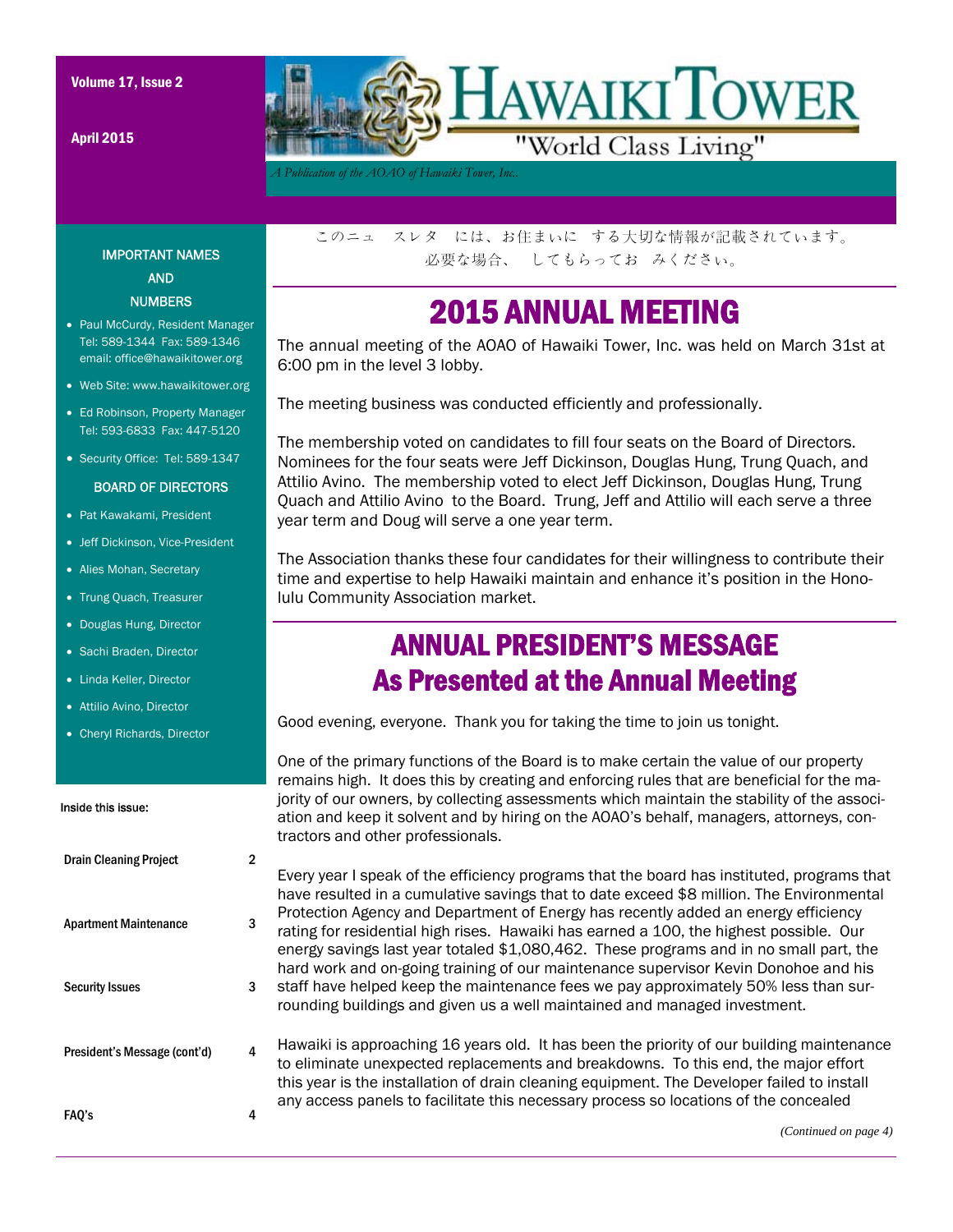## DRAIN CLEANING PROJECT

We want to thank all the owners and occupants who have graciously cooperated with us so we could install clean outs and access panels in their apartment or allowed us access to their kitchen drains to perform the work.

We are pleased to report that 98% of all the kitchen main drains have been cleaned. In our opinion, this is the highest risk drain in the building. It experiences the widest variety of substances being introduced and has the least water flow to move substances through it. We have also experienced the most drain backups involving kitchen drains than any other drain line.

As of April 1st we are approximately 33% complete with this work for the whole building. Still to be performed are the upper floors washer/dryer access panels and all the bathroom drains.

Preliminary inspections of the bathroom drains indicate that building–wide cleaning may not be necessary. We intend to continue to inspect more bathroom drains at the lower floors over the next few weeks. Should they require cleaning, and ultimately they will, the following locations are anticipated for an access panel and clean out on floors 7, 13, 19, 25, 31, 37 and 43. We won't know precisely where any access panel can be installed until we open the wall and see what's inside or is in the way. This can be an apartment by apartment determination since each apartment isn't built exactly the same way.

The bathroom drain line clean outs for the 01 apartment are inaccessible and in order to clean the main drain line we'll have to remove the toilet.

For the 02 bathrooms, which share a drain line, the best location will be just inside the master bedroom door.

For the 03 bathrooms, the best location will be in the back of the small closet just inside the master bedroom.

For the 04, 05, 06, 07 and 08 apartments the best location may be the back of the small closet in the master bedroom or somewhere near the toilet in the bathroom.

For the 09, and the guest bathrooms in the 10 and 11 units, access panels will have to be installed in the bathrooms near the toilet somewhere.



The master bathrooms in the 10 and 11 unit share a drain line and until we open the walls and see what we're faced with we won't know the best location to install the access panel.

Our experience indicates it typically takes a total of four (4) hours to mobilize, protect floors and walls, remove doors or washer dryers, cut open the wall, roto-rooter the main pipe for the 6 floors below, install an access panel and if necessary, prime and paint the panel (we don't paint the panels in the washer/dryer closet), clean up and demobilize. Occasionally it takes up to six (6) hours. The work is usually accomplished in one day. This is the normal procedure for the washer dryer and kitchen drain lines. If the work entails only one access panel and drain line, it may reduce the time slightly.

A huge thanks to all the apartment owners who have granted us access to their kitchen and laundry rooms to perform the work.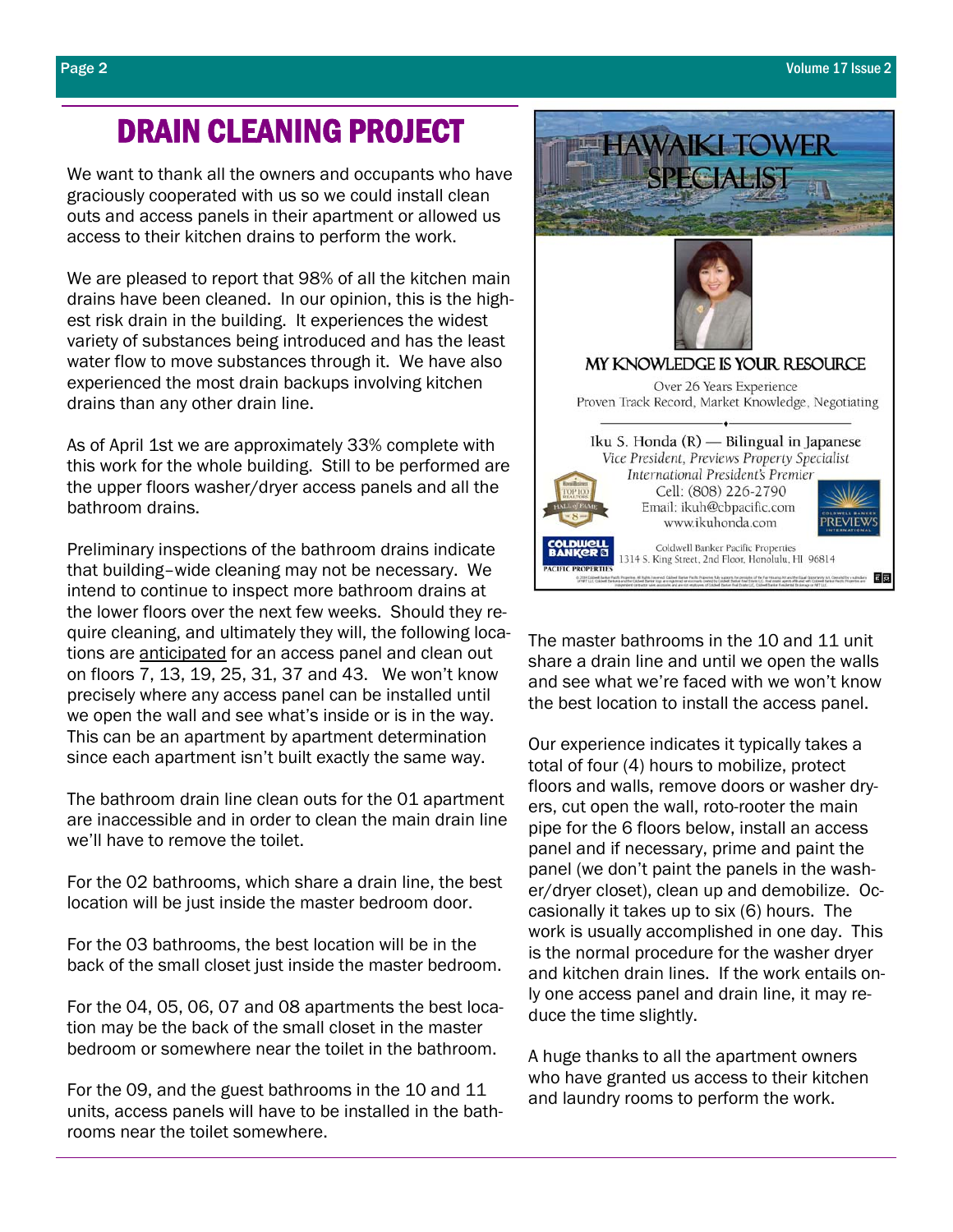# APARTMENT MAINTENANCE

#### AIR CONDITIONERS

 The a/c manufacturer recommends the following regular quarterly and annual maintenance tasks:

- A. Clean front grill.
- B. Vacuum or otherwise clean evaporator coils.
- C. Thoroughly clean condensate drain pan and vacuum drain line (suction or discharge).

D. Install algaecide tablets in condensate drain pan. Annual Maintenance:

A. Back flush condenser coils at least once per year. The Association has tools (back flush jig with union and discharge container) available to assist in performing this task.

 The frequency of these tasks depend upon whether you open a window when the air conditioner is running (not recommended), the frequency and thoroughness of your housekeeping, the temperature settings of the a/c and how often you use the air conditioner.

 If you run your a/c all the time at a low temperature setting, leave a window cracked open all or part of the time and are not fond of housecleaning, you should service the a/c unit more frequently. If that describes you, you should strongly consider installing an a/c drain pan float valve.

#### A/C FLOAT VALVES

 The a/c float valve is provided to each owner for free. Each owner is responsible for the installation of the valve. This valve can save you from a potential liability (and the associated stress) and can help avoid damage to your apartment and apartments below you. The valve is installed in the condensate drain pan and if the drain gets clogged, the water level will rise. As the water level rises, this float valve will shut off the a/c unit before the water can reach the top of the pan and overflow. Overflowing water from a/c drain pans is the single most common water leaking problem in the building. Damage caused by these types of leaks are not insured.

#### PERIODIC INSPECTIONS

 If you are an absentee owner and maintain your apartment at Hawaiki Tower as a second home, it is HIGHLY recommended that you hire an agent to make periodic inspections of your home. Slow leaks can occur in plumbing fixtures that can go unnoticed and unreported for months. If you do not have someone inspecting periodically, it is only after the damage becomes very extensive in your apartment and migrates to an occupied apartment that the problem is discovered.

 A recommended inspection interval is every two weeks. Most insurance policies exclude water damage from coverage for leaks and seepage that occur for more than two weeks.

#### APARTMENT INSURANCE

Please remember that it is REQUIRED that each apartment owner purchase their own insurance that covers



their contents, liability and uninsured damage. If damage to a common element or another apartment is caused by something in your apartment, to the extent the damage is uninsured, you will be responsible. Check with your insurance agent to choose the appropriate coverage. Be sure to inform your agent that the Association's deductible is \$10,000 and ask about the assessment rider.

# SECURITY ISSUES

As much as we would like to be, the Association can never be free of crime. For example, it is possible for someone to enter the property under false pretenses to commit crimes, for residents to commit crimes against their neighbors, for guests of residents to commit crimes and for employees to commit crimes. As a result, the Association is not and can never be free of crime and cannot guarantee your safety or security. You should NOT rely on the Association to protect you from loss or harm—you should provide for your own security by taking common sense precautions such as carrying insurance against loss; keeping your doors closed and locked; refusing to open your door to strangers; asking workmen for identification; installing a security system; locking your car and bicycle; etc. Please report any suspicious activity immediately to security (589-1347) or the Honolulu Police Department (911).